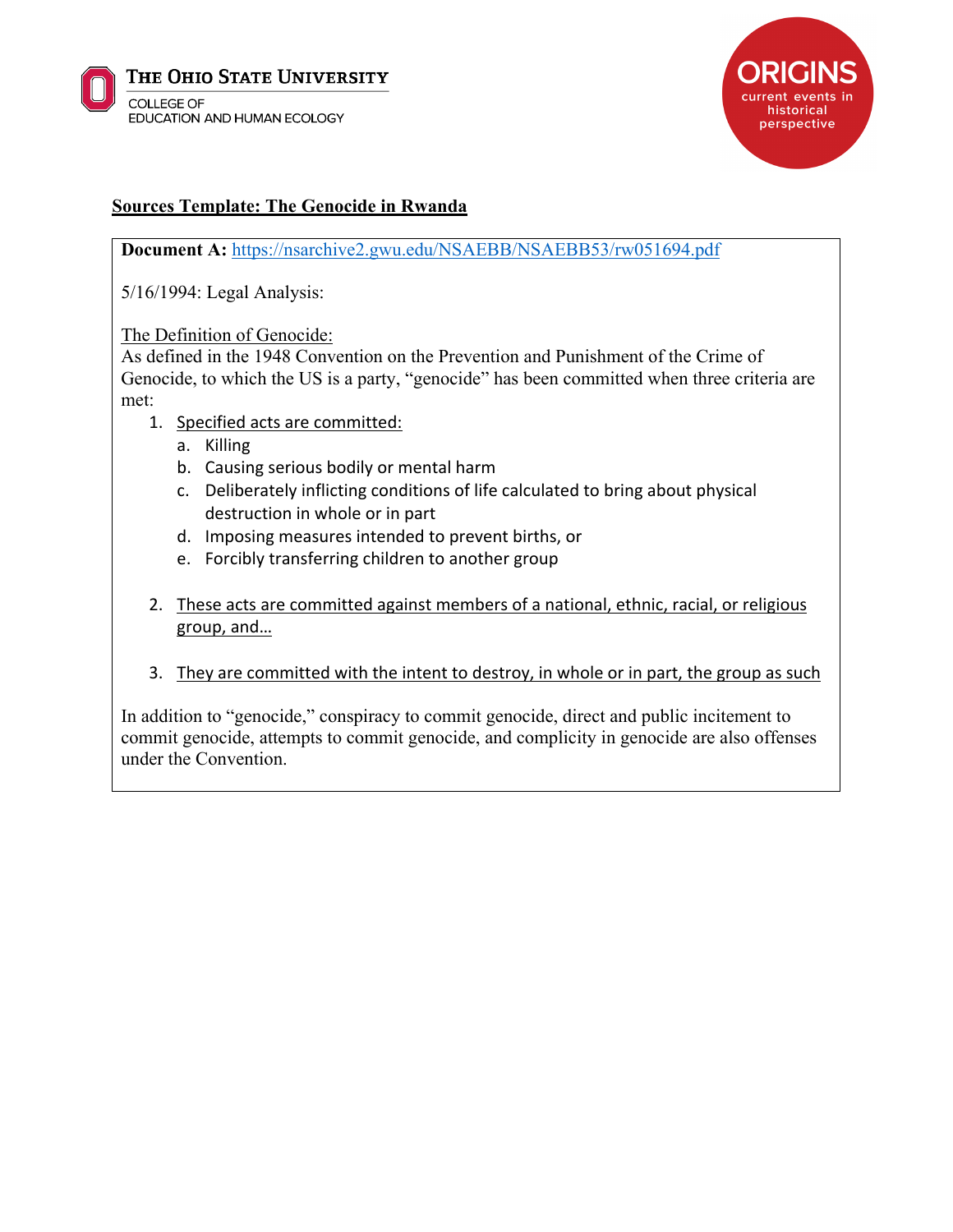



## **Document B:** https://nsarchive2.gwu.edu/NSAEBB/NSAEBB53/rw051694.pdf

5/16/1994: Legal Analysis:

The Existence of Genocide in Rwanda

There can be little question that the specific listed acts have taken place in Rwanda. There have been numerous acts of killing and causing serious bodily or mental harm to persons. As international humanitarian organizations estimate that killings since April 6, 1994 have claimed from 200,000 to 500,000 lives.

The second requirement is also clearly satisfied. As research indicates, most of those killed in Rwanda have been Tutsi civilians, including women and children. The Tutsis are an ethnic group. Moderate members of the Hutu ethnic group have also been killed. In addition, both Hutus and Tutsis have been killed in battles between Government forces and the Rwandan Patriotic Front (RPF). The RPF has also executed extremist Hutus.

It also appears that the third element has been satisfied. At least some of the prohibited acts have apparently been committed with the requisite intent to destroy, in whole or in part, the Tutsi group as such, as required by the Convention ---

"International organizations, foreign diplomats and indigenous eyewitnesses have reported systematic executions of Tutsis in villages, schools, hospitals, and churches by the RPF... Many have been killed or gravely injured by machete-wielding militia members because they are ethnic Tutsis, have Tutsi physical characteristics, or support Tutsis."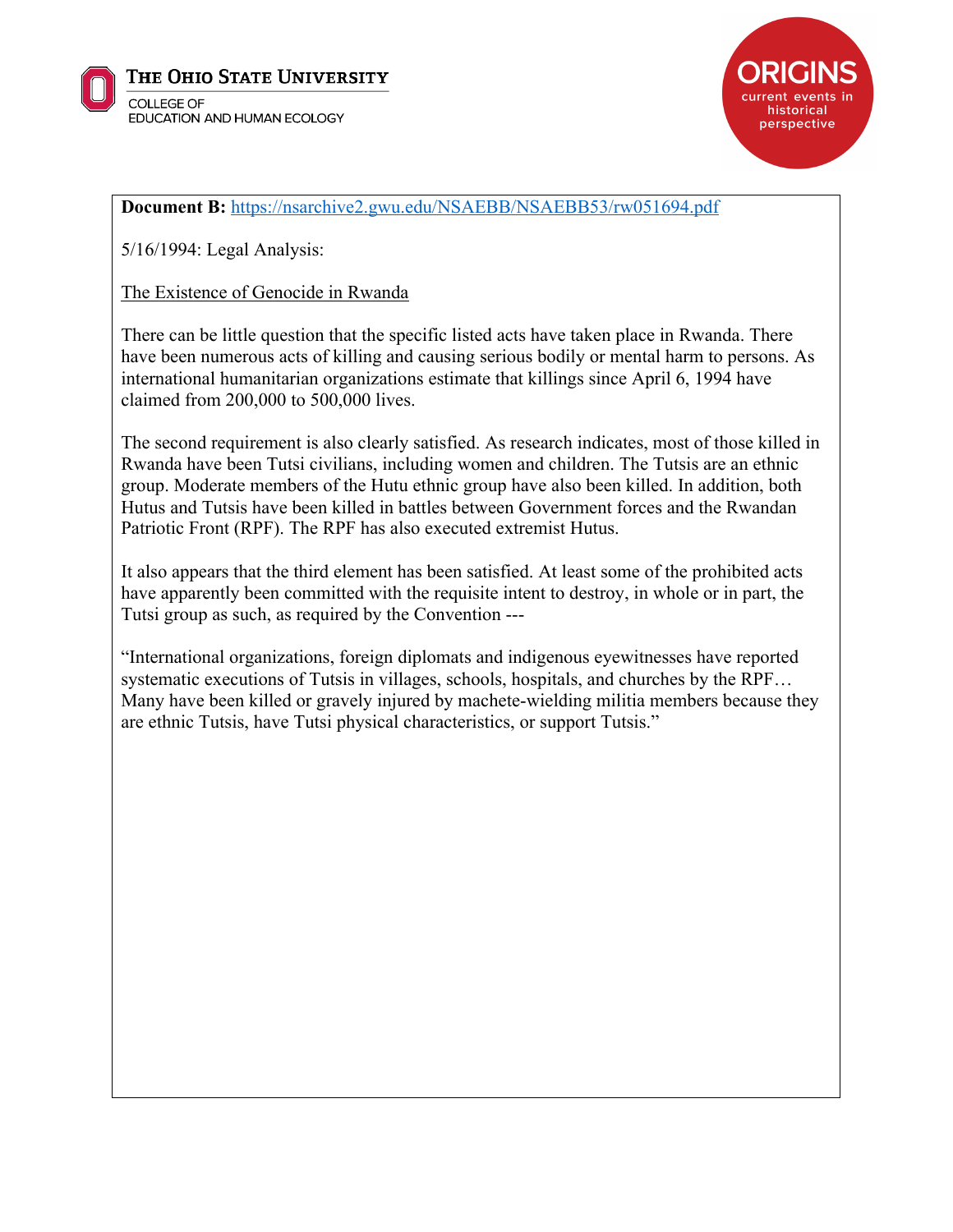

THE OHIO STATE UNIVERSITY

**COLLEGE OF** EDUCATION AND HUMAN ECOLOGY



## **Document C:** https://nsarchive2.gwu.edu/NSAEBB/NSAEBB53/rw051894.pdf

Rwanda – Geneva Convention Violations

Bloody, inter-ethnic struggles between Tutsis and Hutus date back to the colonial period. An estimated 20,000 Tutsis were killed between 1959 and 1964 during the struggle for independence when the Tutsi monarchy fell, but the recent killings far surpass anything in Rwanda's history. Since the April 6 downing of an airplane carrying Rwandan President Habyarimana and Burundian President Ntaryamira, massacres in Rwanda have claimed from 200,000 to 500,000 lives, according to international humanitarian organizations. We believe 500,000 is an exaggerated figure, but no data is available, if systematic killings began within hours of Habyarimana's death. Most of those killed have been Tutsi civilians, including women and children.

## Who Killed the President?

The assassins of Presidents Habyarimana and Ntaryamira may never be known. The black box from the airplane has probably been recovered by Rwandan government officials who controlled the airport when the plane was shot down or, according to unconfirmed reports, by French military officials who later secured the airport and removed the body of the French pilot from Habyarimana's plane after the crash. Reports alleging that Hutu government leaders have created lists of Tutsis and moderate Hutus to be killed cannot be confirmed, but soldiers engaged in specific executions of Tutsis and moderate Hutu officials reportedly referred to lists and addresses. There are credible, but unconfirmed reports that Hutu elements in the military opposed to the Arusha Accords killed Habyarimana in order to block the accords and eliminate the Tutsi-dominated RPF and sympathetic Hutus.